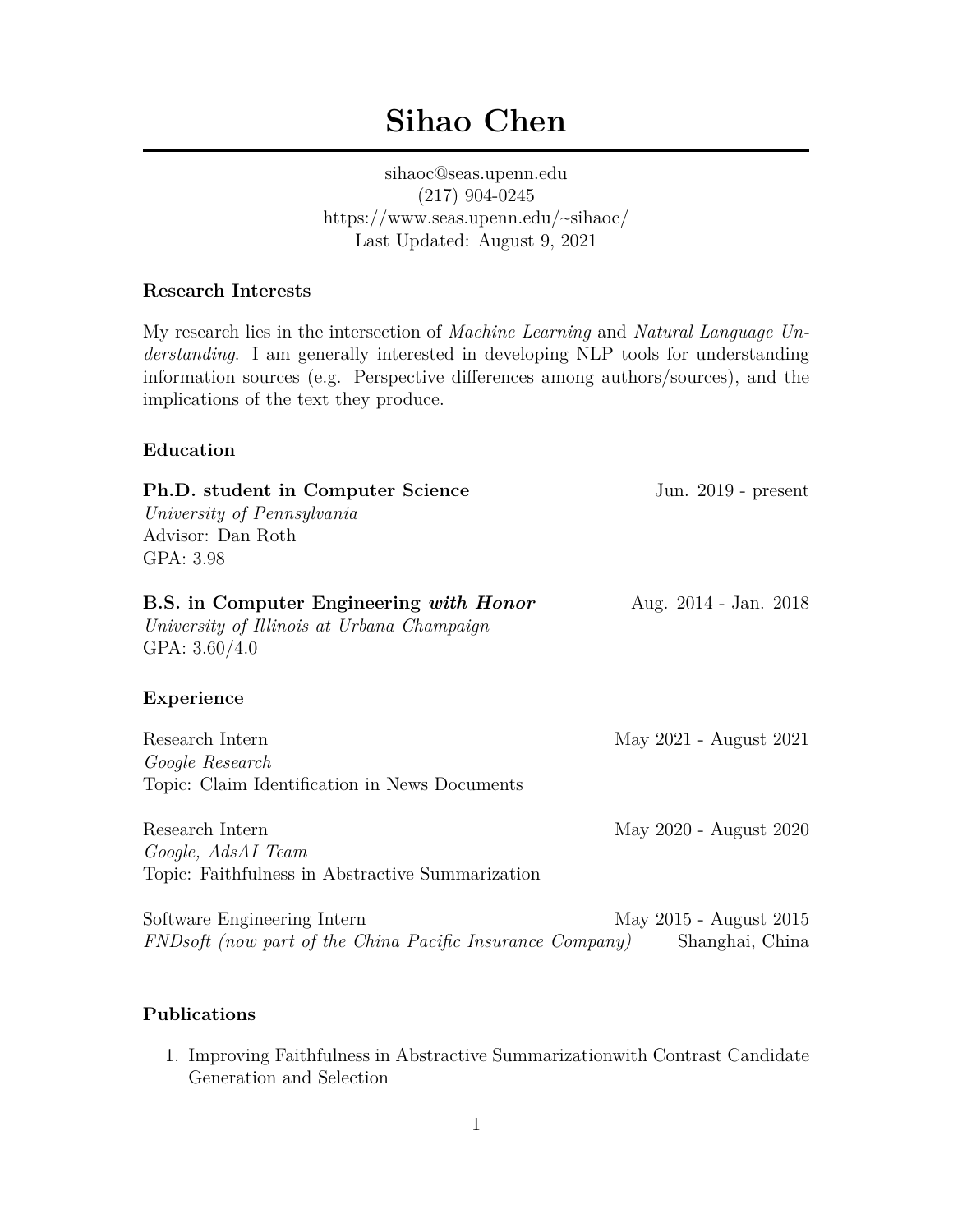**Sihao Chen**, Fan Zhang, Kazoo Sone and Dan Roth In NAACL, 2021

- 2. MULTIOPED: A Corpus of Multi-Perspective News Editorials Siyi Liu, **Sihao Chen**, Xander Uyttendaele and Dan Roth In NAACL, 2021
- 3. Evaluating NLP Models via Contrast Sets Matt Gardner, Yoav Artzi, Victoria Basmova, Jonathan Berant, Ben Bogin, **Sihao Chen**, Pradeep Dasigi, Dheeru Dua, Yanai Elazar, Ananth Gottumukkala, Nitish Gupta, Hanna Hajishirzi, Gabriel Ilharco, Daniel Khashabi, Kevin Lin, Jiangming Liu, Nelson F. Liu, Phoebe Mulcaire, Qiang Ning, Sameer Singh, Noah A. Smith, Sanjay Subramanian, Reut Tsarfaty, Eric Wallace, Ally Zhang and Ben Zhou.

In EMNLP Findings, 2020

- 4. Navigating Infomration Pollution: Penn's COVID-19 Information Platform **Sihao Chen\***, Xander Uyttendaele\* and Dan Roth. The Responsible Data Summit, Spotlight, 2020
- 5. Do VQA Models Know What To Look At? Weiyu Du, **Sihao Chen**, Yijie Zhao, Jianbo Shi and Dan Roth. Women in CV (WiCV) Workshop, ECCV, 2020
- 6. PerspectroScope: A Window to the World of Diverse Perspectives **Sihao Chen**, Daniel Khashabi, Chris Callison-Burch and Dan Roth. ACL (Demo), 2019
- 7. See Things from a Different Angle: Discovering Diverse Perspectives about Claims **Sihao Chen**, Daniel Khashabi, Wenpeng Yin, Chris Callison-Burch and Dan Roth. NAACL, 2019

#### **Teaching**

As *Teaching Assistant* – Spring 2020, *Computational Linguistics*, Instructor: Chris Callison-Burch

## **Invited Talks**

1. "Towards Automatic Discovery of Diverse Perspectives" At *Mid-Atlantic Student Colloquium on Speech, Language and Learning* University of Maryland College Park, March 2020